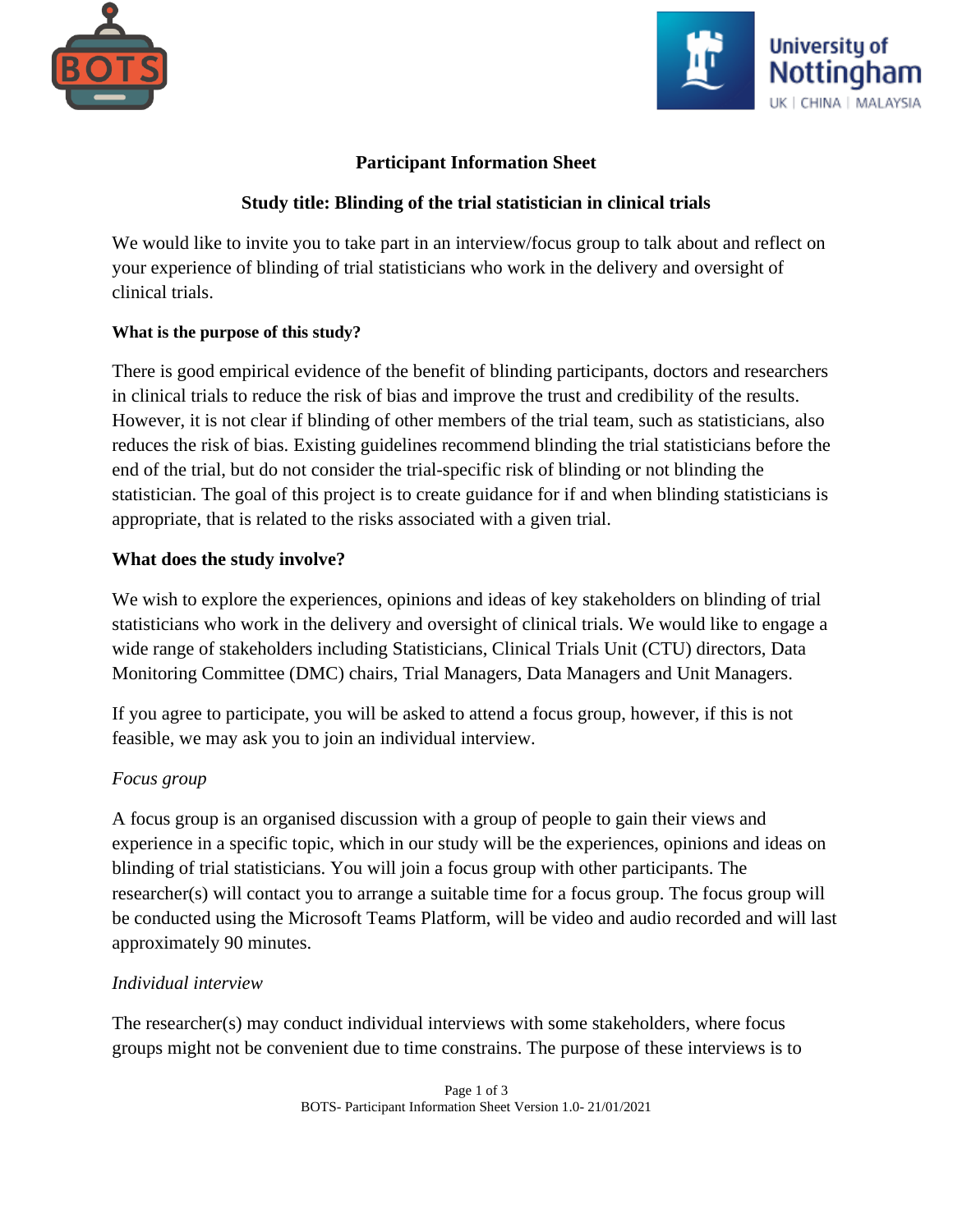



explore participant's perceptions of blinding of trial statisticians. The interview will be conducted using the Microsoft Teams Platform, will be video and audio recorded and will last approximately 60 minutes.

 $\triangleright$  The questions in both focus groups and interviews will be open-ended, to allow you the chance to raise the issues that you feel are important.

## **Do I have to take part?**

Taking part is entirely voluntary but if you do take part you can withdraw from the study at any time. If you decide to participate, you will be asked to give consent.

# **Are there benefits to me in taking part in this study?**

Sharing your experiences and ideas will help us to develop a guidance document on blinding of trial statisticians and any resulting recommendations for change.

# **Will what I say be confidential?**

Yes. We will follow ethical and legal practice and all information about you will be handled in confidence. The data will be anonymised by using codes on focus group and interview transcripts. Any quotes used in the research, e.g. publications, presentations at conferences or seminars will use nonidentifiable codes rather than the participant's name. Electronic data will be password-protected and saved on the University of Nottingham's server.

University of Nottingham will keep non-identifiable information about you for seven years after the study has finished.

All focus group participants will be reminded not to repeat what is discussed to others outside the group.

The research team will use your name, email, and telephone number to contact you about the research study. The only people in the University of Nottingham who will have access to information that identifies you will be the research team who need to contact you to arrange for focus groups and interviews. Your contact details will be deleted as soon as possible after the interview or focus group has taken place and is no longer needed.

## **What will happen to the results of the study?**

Once the focus groups and interviews has been transcribed and analysed, the results will be used to assist in developing a guidance document to advise CTUs on a risk proportionate approach to blinding statisticians within trials. Findings will be published in scientific journals and presented in conferences, seminars and workshops. Quotes from focus groups and interviews may be used, but will be anonymised.

# **Who is organising and funding the study?**

Page 2 of 3 BOTS- Participant Information Sheet Version 1.0- 21/01/2021